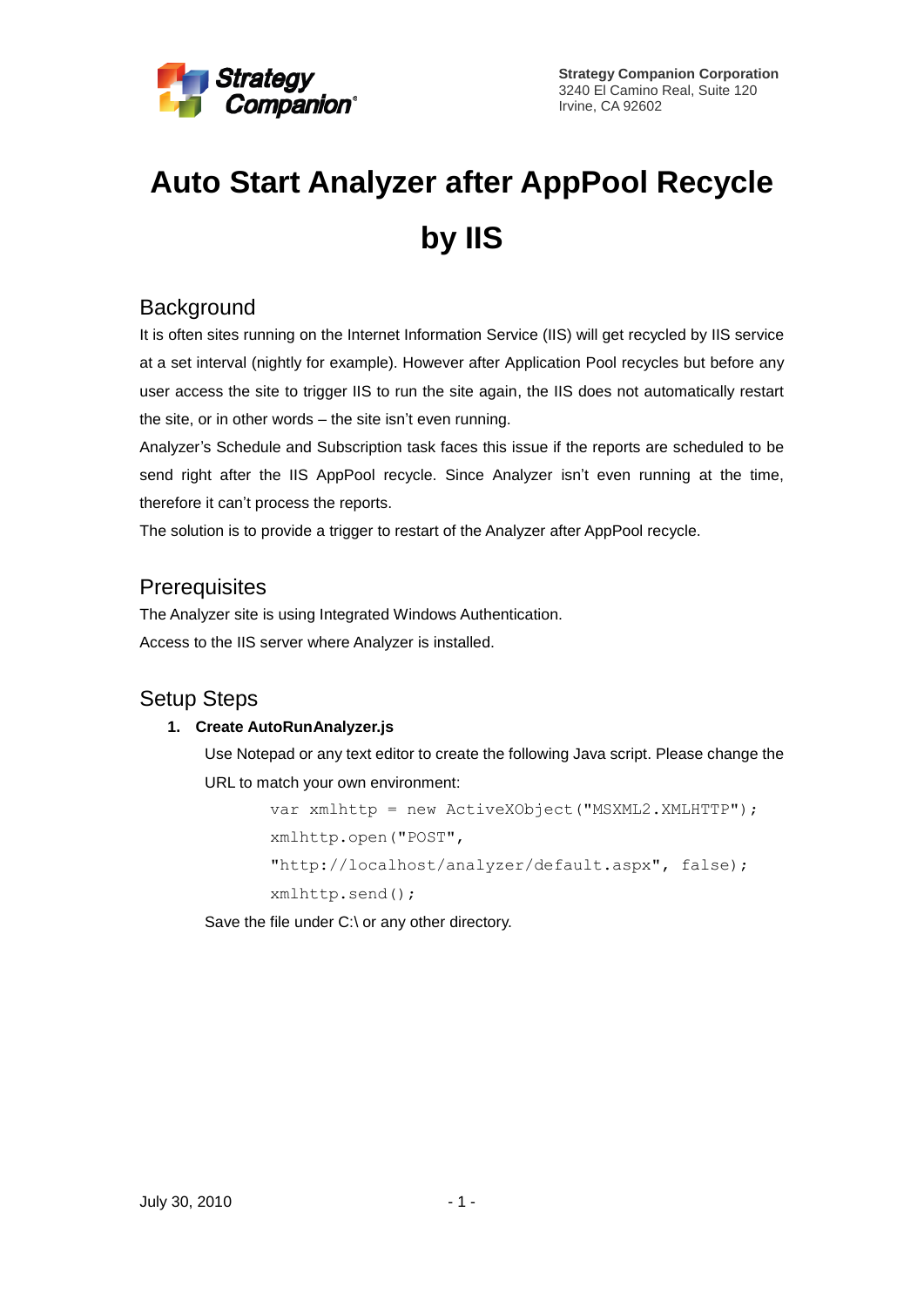

| i C:\                                 |                                |                                                                            |                                              |                               | $ \Box$ $\times$        |                       |
|---------------------------------------|--------------------------------|----------------------------------------------------------------------------|----------------------------------------------|-------------------------------|-------------------------|-----------------------|
|                                       | ▼ Computer ▼ Local Disk (C:) ▼ | $\bullet$ $\bullet$ Search                                                 |                                              |                               | $\mathbf{P}$            |                       |
| Tools Help<br>Edit.<br>View<br>File   |                                |                                                                            |                                              |                               |                         |                       |
| $\Box$ Organize $\blacktriangleright$ | Views ▼ ● Open ▼ ● Print       |                                                                            |                                              |                               | 0                       |                       |
| <b>Favorite Links</b>                 | Name $\triangleq$              | Date modified                                                              | $\overline{\phantom{a}}$ Type<br>File Folder | $\overline{\phantom{a}}$ Size | $\mathbf{r}$<br>Tags    |                       |
| More $\rightarrow$                    | inetpub<br>MSOCache            | 2010/2/3 上午 0<br>2010/2/3 上午 0 File Folder                                 |                                              |                               |                         |                       |
|                                       | PerfLogs                       | 2008/1/19 下午  File Folder                                                  |                                              |                               |                         |                       |
| Folders                               | Program Files                  | 2010/7/29 上午  File Folder                                                  |                                              |                               |                         |                       |
| Desktop                               | ProgramData                    | 2010/7/29 上午                                                               | File Folder                                  |                               |                         |                       |
| administrator                         | temp                           | 2010/7/22 下午 …                                                             | File Folder                                  |                               |                         |                       |
| Public                                | <b>Users</b>                   | 2010/4/21 上午                                                               | File Folder                                  |                               |                         |                       |
| Computer                              | VritualRoot                    | 2010/7/30 上午                                                               | File Folder                                  |                               |                         |                       |
| Floppy Disk Drive (A                  | <b>Windows</b><br>BOOTSECT.BAK | 2010/6/26 上午                                                               | File Folder                                  |                               |                         |                       |
| Local Disk (C:)                       | AutoRunAnalyzer.js             | 2010/2/3 上午 0<br>2010/7/30 上午                                              | <b>BAK File</b><br>JScript Script File       |                               | 8 KB<br>1 <sub>KB</sub> |                       |
| DVD Drive (D:) Integ                  |                                |                                                                            |                                              |                               |                         |                       |
| $Q$ C on R61-7                        |                                | AutoRunAnalyzer.js - Notepad                                               |                                              |                               |                         | $\Box$ d $\mathbf{x}$ |
| <b>D</b> on R61-7                     |                                |                                                                            |                                              |                               |                         |                       |
| $\mathbb{Q}$ E on R61-7               |                                | File Edit Format View Help                                                 |                                              |                               |                         |                       |
| <b>P</b> F on R61-7                   |                                | var xmlhttp = new ActiveXObject("MSXML2.XMLHTTP");<br>xmlhttp.open("POST", |                                              |                               |                         |                       |
| <b>● Gon R61-7</b>                    |                                | "http://localhost/analyzer/default.aspx", false);                          |                                              |                               |                         |                       |
| <b>●Hon R61-7</b>                     | xmlhttp.send();<br>▼▏∢▏        |                                                                            |                                              |                               |                         |                       |
| 1 item selected                       |                                |                                                                            |                                              |                               |                         |                       |
|                                       |                                |                                                                            |                                              |                               |                         |                       |
|                                       |                                |                                                                            |                                              |                               |                         |                       |
|                                       |                                |                                                                            |                                              |                               |                         |                       |
|                                       |                                |                                                                            |                                              |                               |                         |                       |
|                                       |                                |                                                                            |                                              |                               |                         |                       |
|                                       |                                |                                                                            |                                              |                               |                         |                       |
|                                       |                                |                                                                            |                                              |                               |                         |                       |
|                                       |                                |                                                                            |                                              |                               |                         |                       |
|                                       |                                |                                                                            |                                              |                               |                         |                       |

#### **2. Open Task Scheduler**

Open Control Panel > Administrative Tools > Task Scheduler. Create a new task.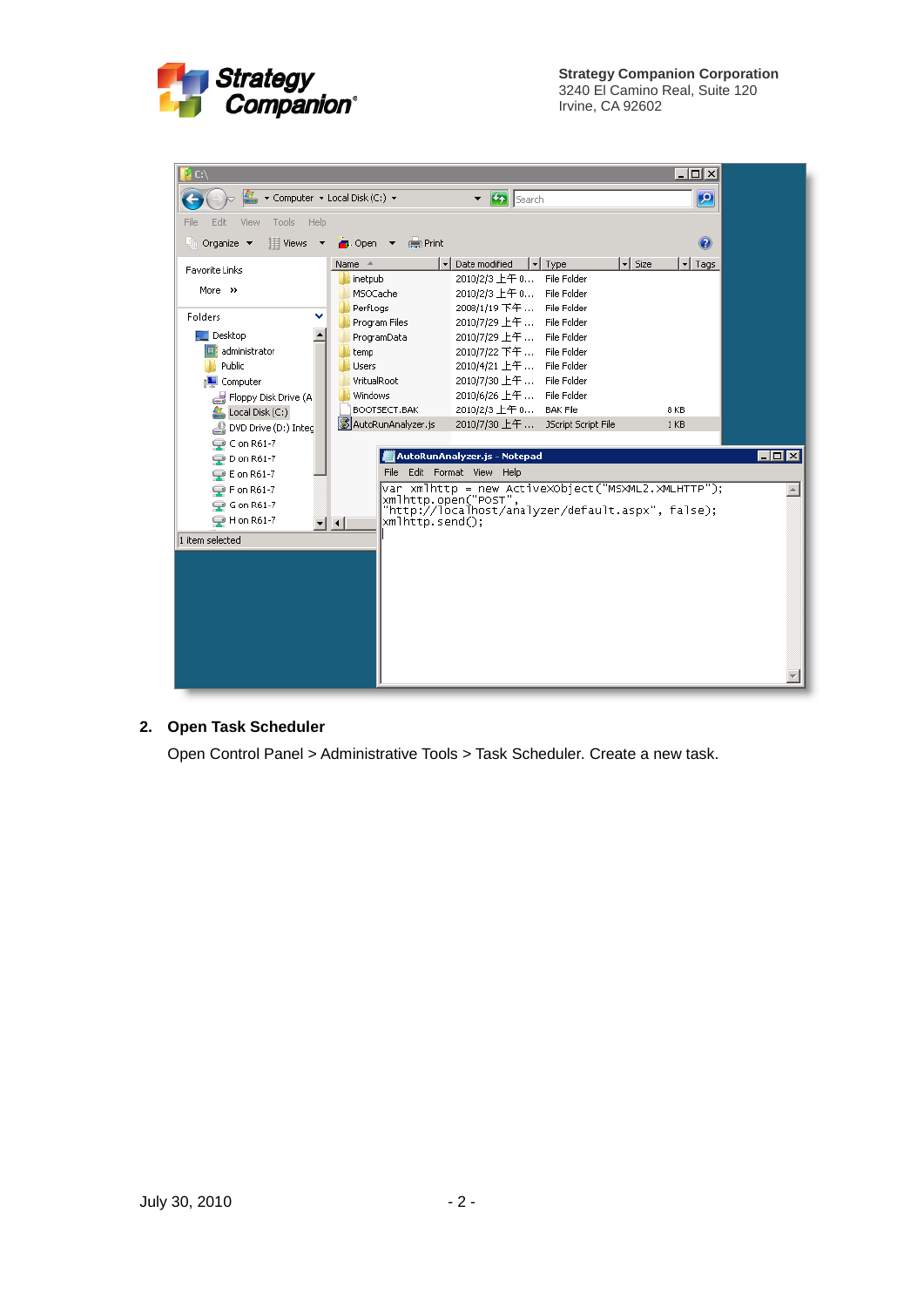

**Strategy Companion Corporation** 3240 El Camino Real, Suite 120 Irvine, CA 92602



#### **3. Configure General Tab**

Click the **General** tab. Give it a name "AutoRunAnalyzer" or any other name you wish to use. Select the "Run whether user is logged on or not" radio button.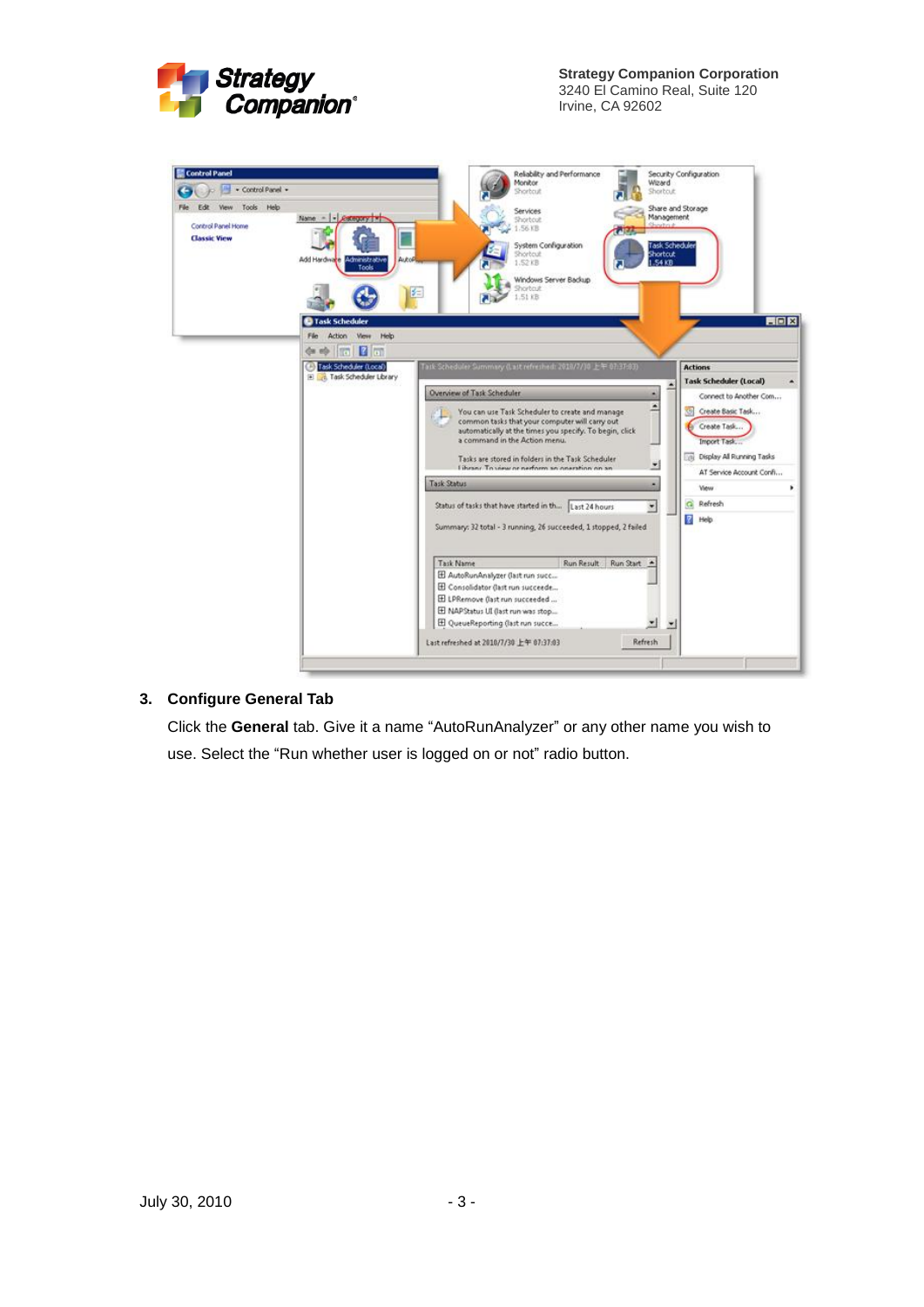

| <b>Create Task</b>                                                                      | $ \mathsf{x} $ |
|-----------------------------------------------------------------------------------------|----------------|
| General  <br>Triggers   Actions   Conditions   Settings                                 |                |
| Name:<br>AutoRunAnalyzer                                                                |                |
| Author:<br>X58\administrator                                                            |                |
| Description:                                                                            |                |
| Security options                                                                        |                |
| When running the task, use the following user account:                                  |                |
| X58\administrator<br>Change User or Group                                               |                |
| Run only when user is logged on<br>Ю                                                    |                |
| G<br>Run whether user is logged on or not                                               |                |
| п<br>Do not store password. The task will only have access to local computer resources. |                |
| Run with highest privileges<br>ш                                                        |                |
| Windows Vista™ or Windows Server™ 2008<br>Configure for:<br>Hidden                      |                |
| <b>OK</b><br>Cancel                                                                     |                |

#### **4. Configure Triggers Tab**

Click the **Trigger** tab. Click **New** button to create a new trigger. This tab is to define when the task should be run. In the example below it sets the trigger to be run daily at every hour. Running the task again after Analyzer is already started does not create a new process so it is safe to do it this way. Click **OK** to save your changes.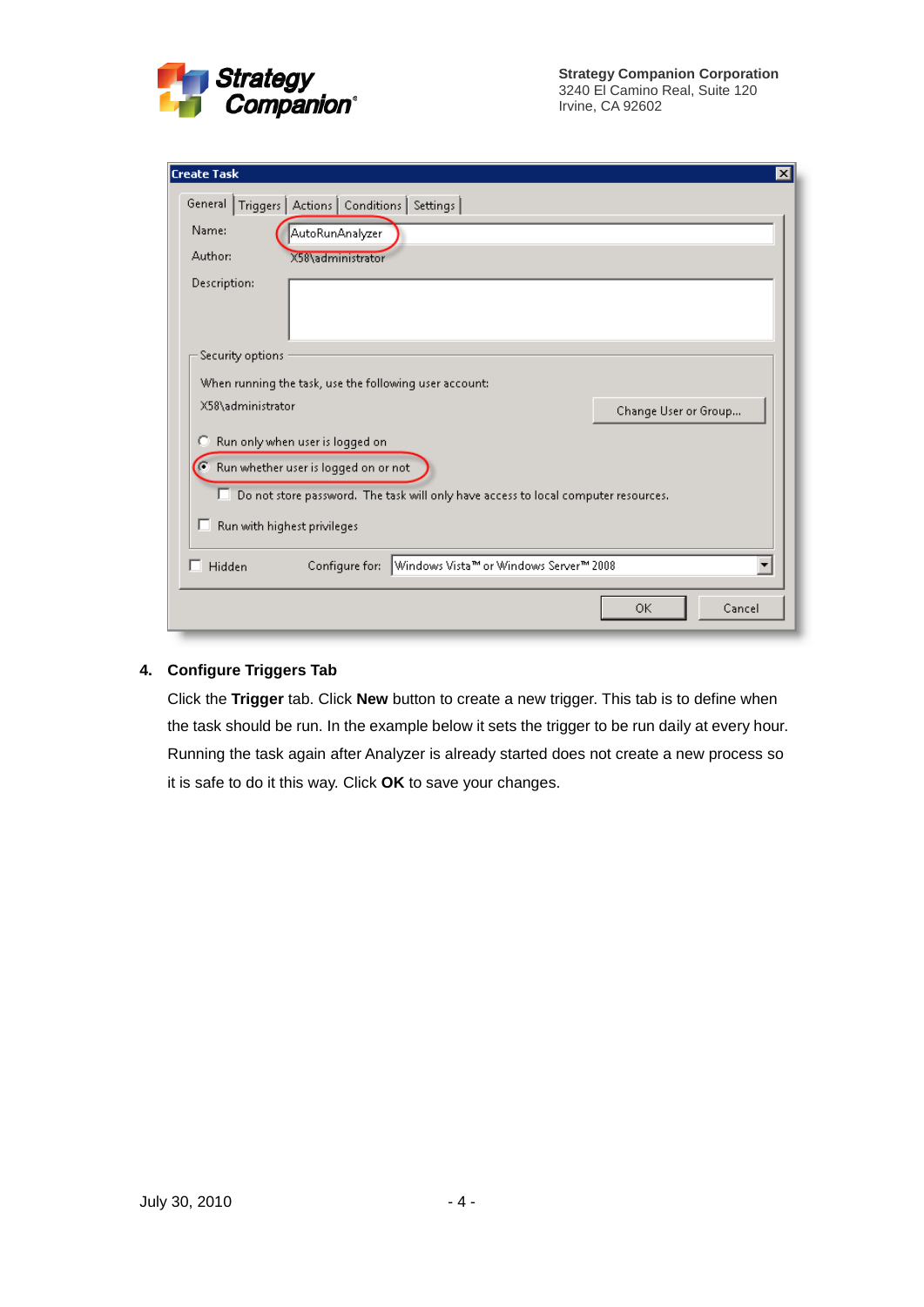

| <b>Create Task</b>                        | ᇄ                                                                                                                                                                                                                                                                                                                                                                                                                      |
|-------------------------------------------|------------------------------------------------------------------------------------------------------------------------------------------------------------------------------------------------------------------------------------------------------------------------------------------------------------------------------------------------------------------------------------------------------------------------|
|                                           | New Trigger<br>$\vert x \vert$                                                                                                                                                                                                                                                                                                                                                                                         |
| General Triggers A<br>When you create a t | On a schedule<br>Begin the task:<br>Settings                                                                                                                                                                                                                                                                                                                                                                           |
| <b>Trigger</b>                            | $E \oplus 07:45:00$ $\blacksquare$ Synchronize across time zones<br>Start: 2010/ 7/30<br>$\blacktriangledown$<br>C One time                                                                                                                                                                                                                                                                                            |
|                                           | C Daily<br>Recur every:<br>days<br>C Weekly<br>C Monthly                                                                                                                                                                                                                                                                                                                                                               |
|                                           | Advanced settings                                                                                                                                                                                                                                                                                                                                                                                                      |
| New                                       | 1 hour<br>Delay task for up to (random delay):<br>1 hour<br>for a duration of: 1 day<br>$\blacktriangledown$<br>$\overline{\triangledown}$ Repeat task every:<br>$\overline{\phantom{a}}$<br>Stop all running tasks at end of repetition duration<br>3 days<br>Stop task if it runs longer than:<br>п.<br>上午 07:45:00 一<br>2011/7/30<br>$\Box$ Synchronize across time zones<br>$\Box$ Expire:<br>$\vert \nabla \vert$ |
|                                           | $\overline{\triangledown}$ Enabled<br><b>OK</b><br>Cancel                                                                                                                                                                                                                                                                                                                                                              |

#### **5. Configure Actions Tab**

Click **Actions** tab. Click **New** button. Enter "CScript" in the **Program/script** field. Enter "/nologo c:\AutoRunAnalyzer.js". If you have previously saved the *AutorunAnalyzer.js* under another directory then please change accordingly. Click **OK** to save your changes.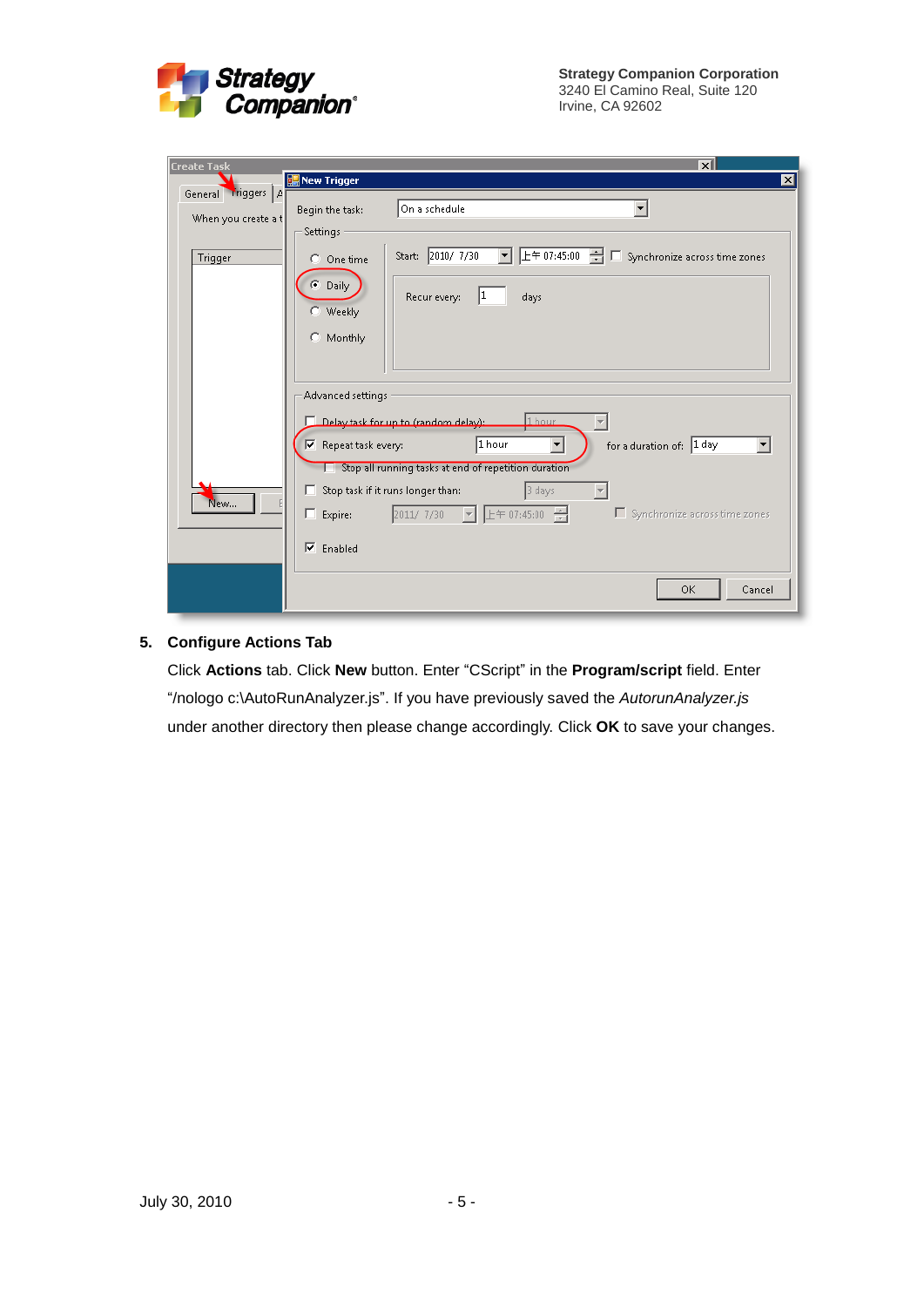

| <b>Create Task</b>                      | $\vert x \vert$                                                                                                            |
|-----------------------------------------|----------------------------------------------------------------------------------------------------------------------------|
| General Triggers Actions Concern Action | 図                                                                                                                          |
| When you create a task, you m           | You must specify what action this task will perform.                                                                       |
| Action<br>Details                       | Action:<br>Start a program<br>Settings                                                                                     |
|                                         | Program/script:<br>CScript<br>Browse<br>/nologo c:\AutoRunAnalyzer.js<br>Add arguments (optional):<br>Start in (optional): |
| New<br>Edit                             |                                                                                                                            |
|                                         | 0K<br>Cancel                                                                                                               |

#### **6. Configure User Credential**

Click **OK** button to save and close the new task dialog. At this time, the task manager will ask you to enter a credential (user name and password) to run this task. This credential must have privilege to run Batch Job.

| <b>Task Scheduler</b> |                                                       |
|-----------------------|-------------------------------------------------------|
|                       |                                                       |
|                       | Enter user account information for running this task. |
| User name:            | X58\administrator                                     |
| Password:             |                                                       |
|                       |                                                       |
|                       | Cancel<br>ОK                                          |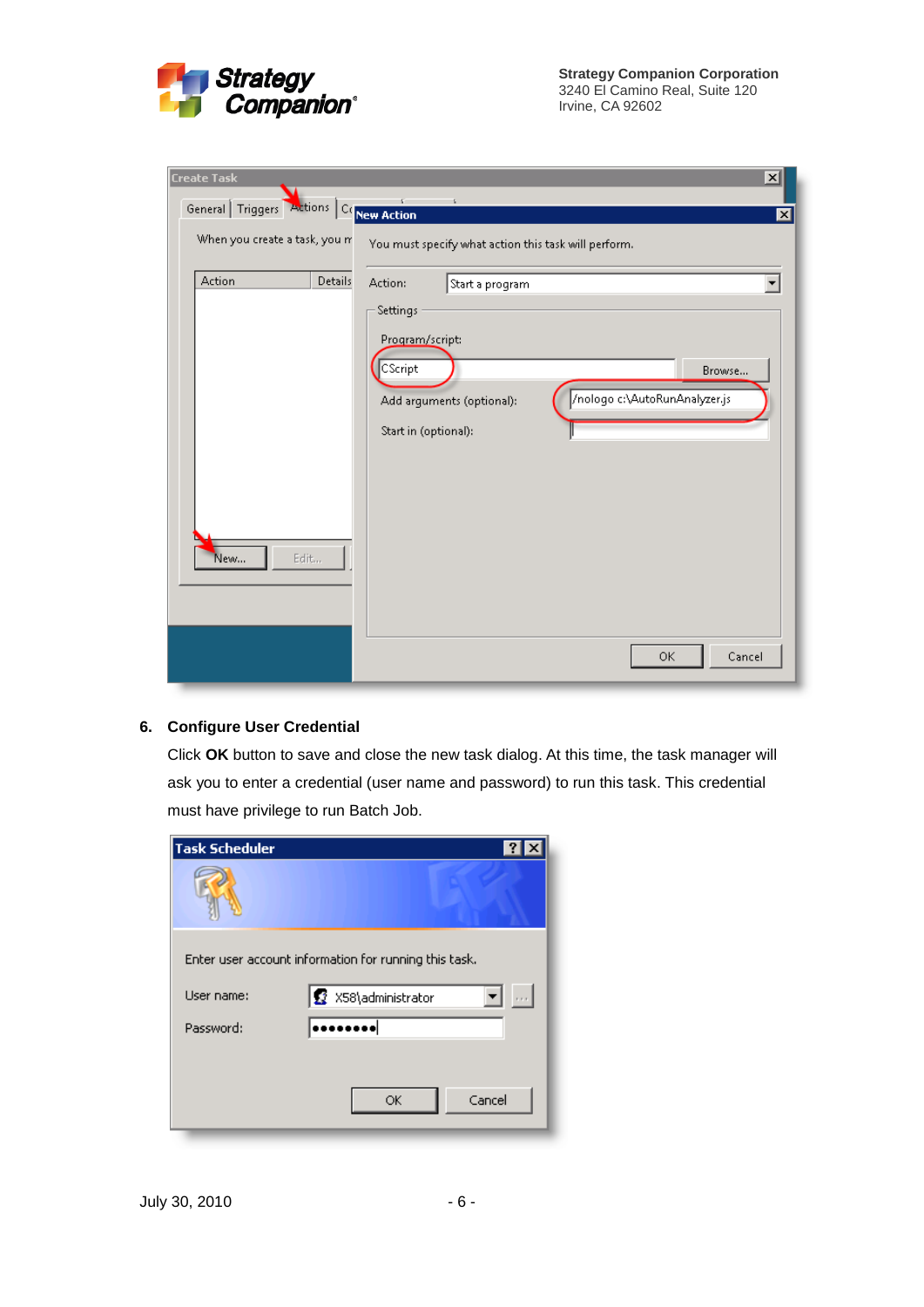

**Strategy Companion Corporation** 3240 El Camino Real, Suite 120 Irvine, CA 92602

Now you have completed setting of a new task that will trigger Analyzer to be run at every hour (or whichever interval you have set).

## Validation

Now please perform the following to validate the task is working properly.

- 1. Launch Analyzer.
- 2. Open an existing report.
- 3. Create a new subscription. Set report recipient to yourself and enter a valid credential.



|          | Recipients <b>SEE</b> bill.tang@strategycompanion.com           |  |
|----------|-----------------------------------------------------------------|--|
| Subject  | <b>Basic Report</b>                                             |  |
| Sheet    | All                                                             |  |
| User ID  | Credentials used to run the report<br>CSSERVERX64\administrator |  |
| Password | Remember my User ID and password                                |  |

4. Set subscription to be run every minute as below, be sure to enter the correct start date: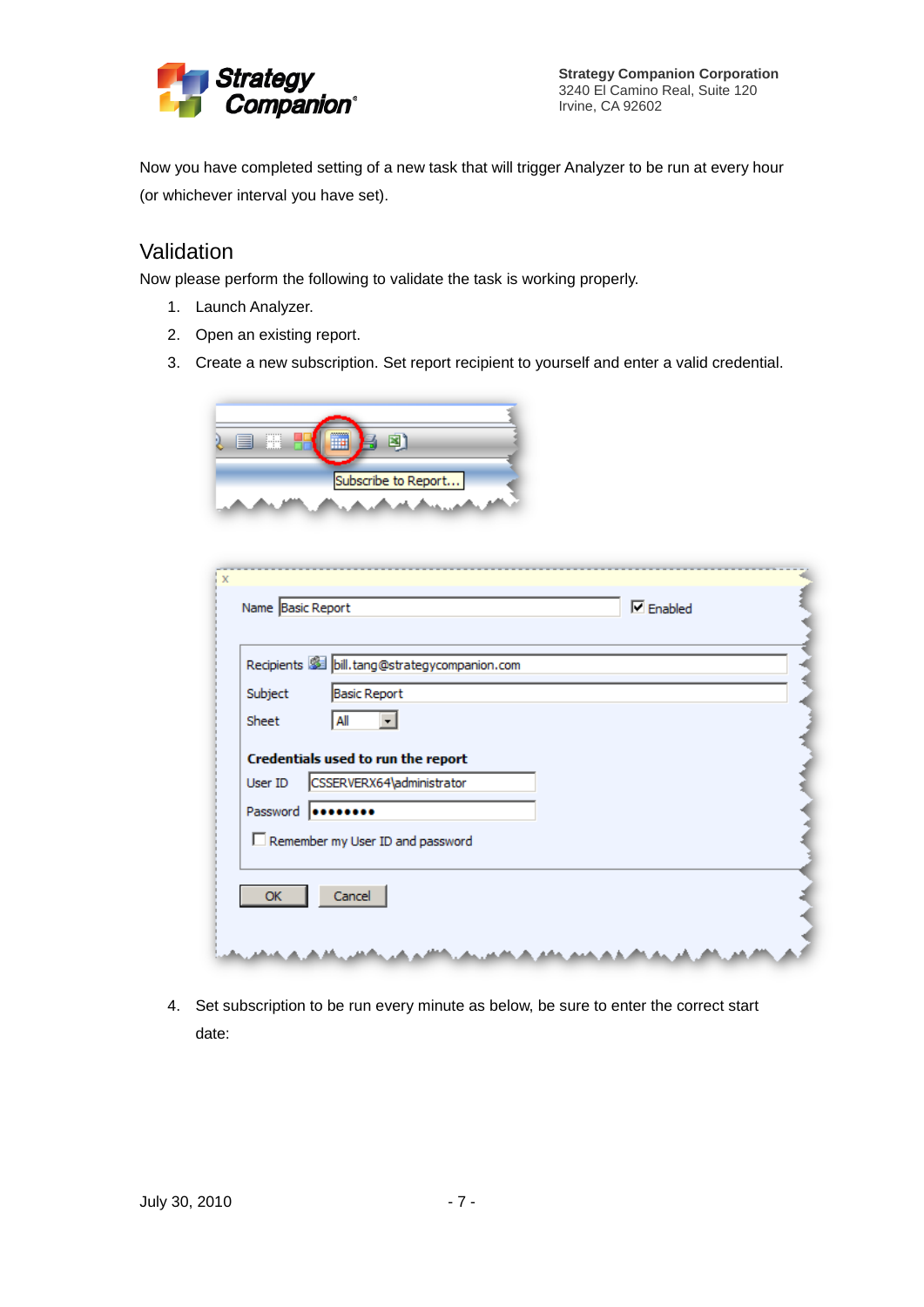

| $\nabla$ Enabled<br>Name 000 Base                                                         |         |          |            |
|-------------------------------------------------------------------------------------------|---------|----------|------------|
|                                                                                           | General | Schedule | Data Event |
| Choose whether to run the report on an hourly, daily, weekly, monthly, or one-time basis. |         |          |            |
| C Hour D Day C Week C Month C Once                                                        |         |          |            |
| <b>Hourly Schedule</b>                                                                    |         |          |            |
| Run the schedule every:<br>hours 1<br>minutes                                             |         |          |            |
| : 13<br>Start time: 6                                                                     |         |          |            |
| <b>Start and end dates</b>                                                                |         |          |            |
| Specify the date to start and optionally end this schedule.                               |         |          |            |
| <b>HP</b><br>Begin running this schedule on:<br>7/30/2010                                 |         |          |            |
| H<br>$\Box$ Stop this schedule on:                                                        |         |          |            |
| Cancel<br>OK.                                                                             |         |          |            |

Click **OK** to accept the changes and close the IE window.

- 5. Now check your email to see if you have received report successfully. *Please make sure you have received report successfully before you continue to the next step.*
- 6. Now launch IIS. Click the **Application Pools** under Connections. Right-click on the AppPool (this is Analyzer's application pool). Select **Recycle** to recycle Analyzer application pool.



Analyzer's worker process is now terminated by the above action. There should be no Analyzer running in the memory.

7. We can now either wait for the AutoRunAnalyzer task to be run automatically at the set interval time or we can manually trigger it to be run. To run it manually, open the Task Scheduler control panel, open the Task Scheduler Library folder, right-click on the AutoRunAnalyzer task then select **Run**.